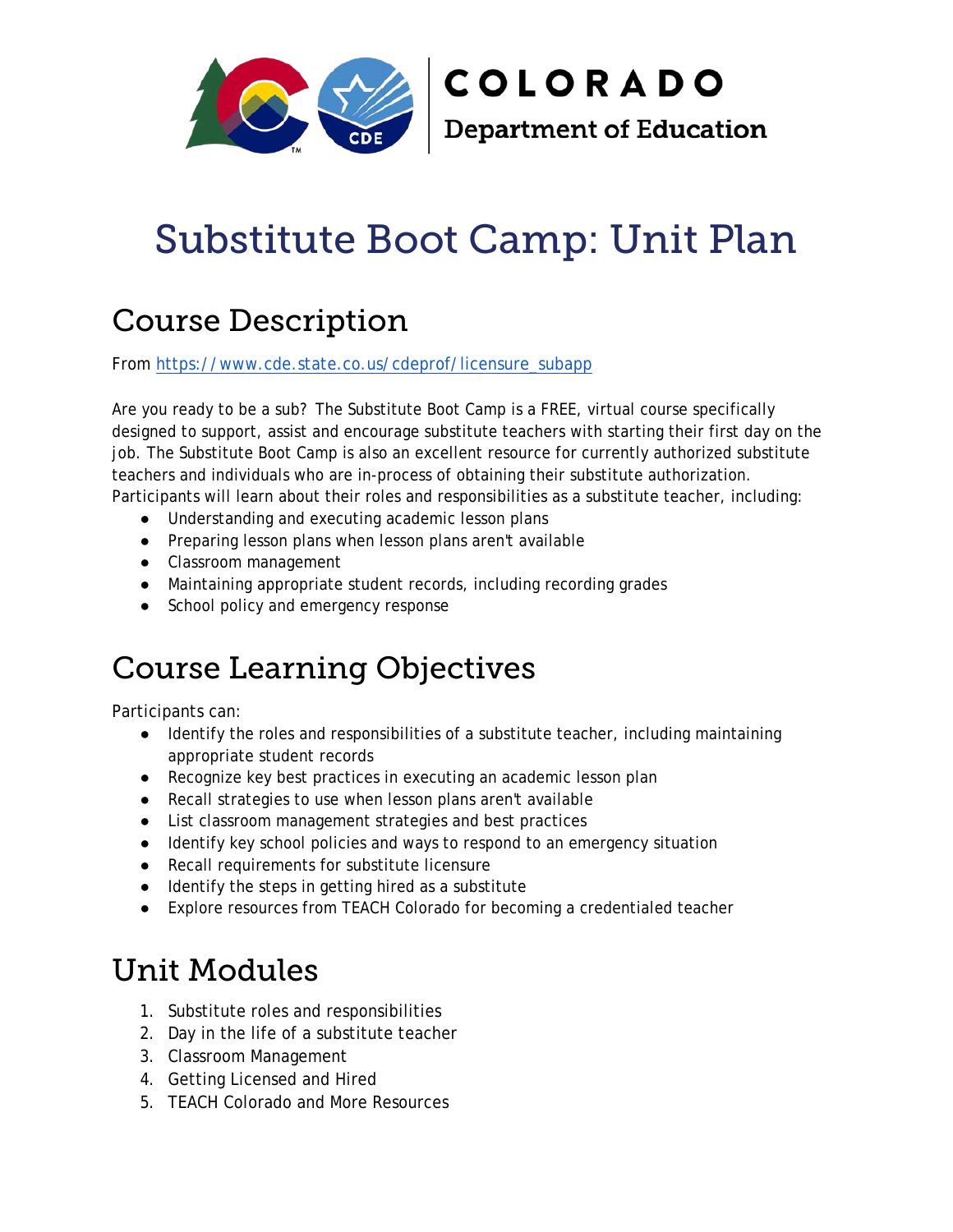

# **COLORADO Department of Education**

## Structure

- Series of modules with a check for understanding quiz at the end of each module.
- Completion rules– must complete each module to move on to the next
- Upon completion of all 5 modules with an 80% or better overall, participants gain access to a certificate of completion and a form to log their participation and apply for the substitute stipend.

## Module Plans

#### Module 1: Substitute Roles and Responsibilities

| Learning Objectives<br>Identify the roles and responsibilities of a<br>substitute teacher, including maintaining<br>appropriate student records<br>Apply appropriate vocabulary connected to<br>substitute teaching including: long-term<br>substitute, short-term substitute, elementary,<br>secondary, class period, attendance, lesson<br>plan | Content<br>• Classroom teacher vs. substitute<br>teacher<br>• Characteristics of substitute teachers<br>• Short-term vs. long-term substitutes<br>What to expect in an elementary<br>$\bullet$<br>placement<br>What to expect in a secondary<br>$\bullet$<br>placement |
|---------------------------------------------------------------------------------------------------------------------------------------------------------------------------------------------------------------------------------------------------------------------------------------------------------------------------------------------------|------------------------------------------------------------------------------------------------------------------------------------------------------------------------------------------------------------------------------------------------------------------------|
|---------------------------------------------------------------------------------------------------------------------------------------------------------------------------------------------------------------------------------------------------------------------------------------------------------------------------------------------------|------------------------------------------------------------------------------------------------------------------------------------------------------------------------------------------------------------------------------------------------------------------------|

#### Module 2: Day in the Life of a Substitute Teacher

| Learning Objectives                                                           | Content<br>Big picture view of the full day<br>$\bullet$                                                                                                                                                                                                      |
|-------------------------------------------------------------------------------|---------------------------------------------------------------------------------------------------------------------------------------------------------------------------------------------------------------------------------------------------------------|
| Identify the activities in a typical day as a<br>substitute                   | • Getting started on the right foot-<br>arriving and getting ready<br>Lesson plan tips<br>$\bullet$<br>Strategies if there's no lesson plan<br>$\bullet$<br><b>Emergency preparedness</b><br>$\bullet$<br>Connecting to others<br>Ending the day<br>$\bullet$ |
| Recognize key best practices in executing an<br>academic lesson plan          |                                                                                                                                                                                                                                                               |
| Recall strategies to use when lesson plans<br>aren't available                |                                                                                                                                                                                                                                                               |
| Identify key school policies and ways to<br>respond to an emergency situation |                                                                                                                                                                                                                                                               |